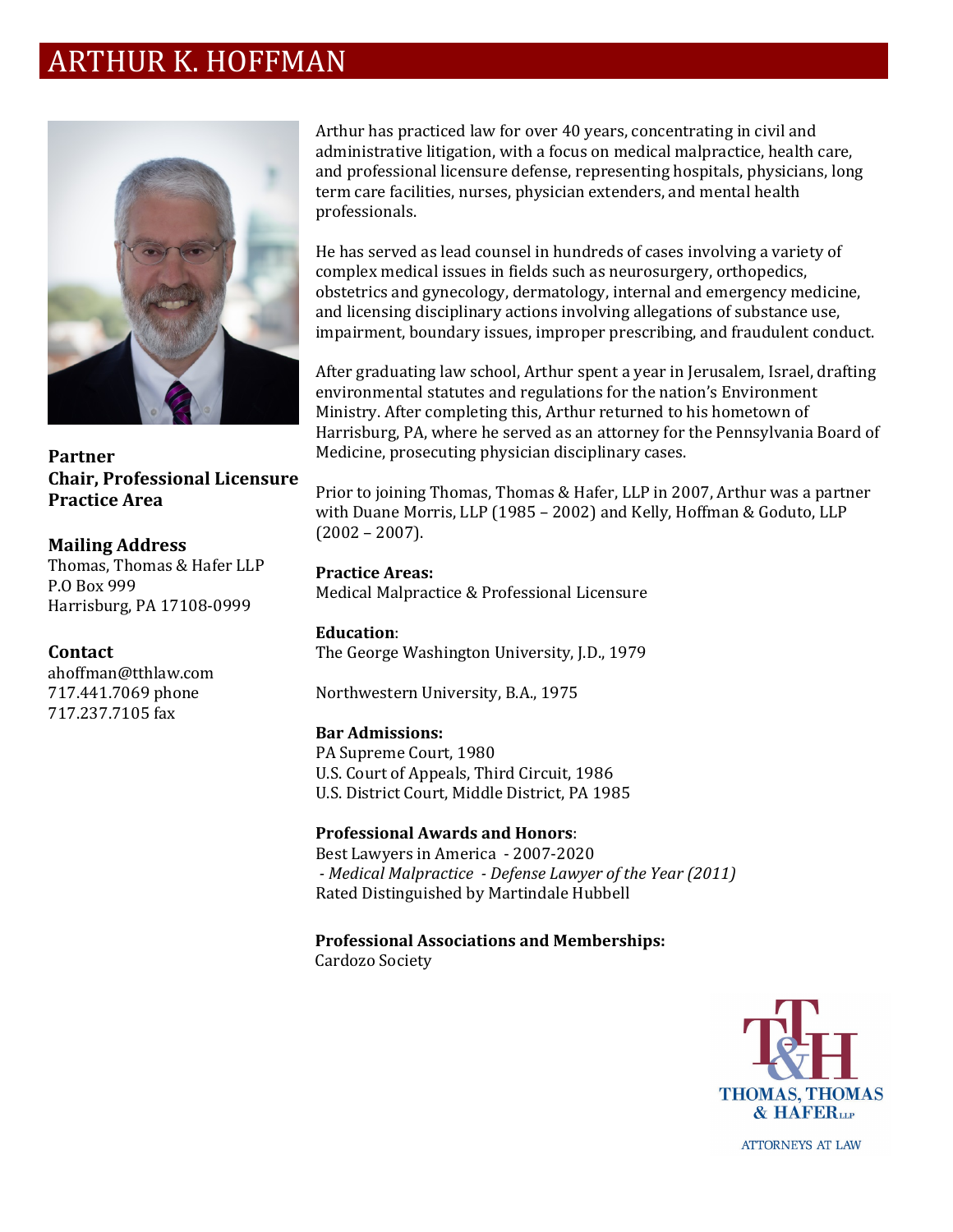## **Publications:**

- *Fighting a Two‐Front War: Defending a Physician's Parallel Medical Malpractice Lawsuit and Professional Licensing Disciplinary Action". Authored chapter in Pennsylvania Bar Institute textbook, "Advanced Concepts in the Defense of Licensed Medical Practitioners" (2015)*
- *Defending Professional Licensure Disciplinary Actions*. Authored chapter in Pennsylvania Bar Institute textbook, *Anatomy of a Professional Licensing Prosecution* (2004 and 2005).
- *Advocacy Before Administrative Law Judges*. Authored chapter in Pennsylvania Bar Institute CLE textbook, *Ten Practice Tips for Advocacy Before the Hearing Examiners of the Bureau of Professional and Occupational Affairs* (2002).
- *Defending Professional Licensure Disciplinary Actions*. Authored chapter in Pennsylvania Bar Institute textbook, *Litigating the Discipline of the Licensed Professional* (2000).
- *HIV: A Medical‐Legal Handbook*. Co‐author of joint publication of The Pennsylvania Bar Association and The Pennsylvania Medical Society, May 11, 1995.
- *The Emergency Planning and Community Right‐to‐Know Act of 1986: an Explanation of Title III of SARA*, 18 Environmental Law Reporter (Environmental Law Institute) 10,007 (1988).
- *A Survey of the Health Care Quality Improvement Act*, Pennsylvania Defense Institute Counterpoint, January 1988. *Sanderson v. Bryan: Broad Peer Review Privilege Upheld*, Pennsylvania Defense Institute Counterpoint, June 1987.
- *The Pennsylvania Right‐to‐Know Law: On the Verge of Implementation*, Pennsylvania Manufacturers Association Monthly Bulletin: Special Report, November 1986.

## **Professional Presentations:**

- *Professional Licensing Investigations and Disciplinary Actions*, Geisinger Health System Grand Rounds CME Lecture, Danville, PA, March 30, 2018
- *Advanced Concepts in the Defense of Licensed Medical Practitioners", Course Planner and Speaker at Pennsylvania Bar Institute CLE Course, Mechanicsburg, PA, November 17, 2015*
- *Defense of the Health Care Practitioner: Sex, Drugs, and Professional Licensure*, Pennsylvania Bar Institute CLE Course, Mechanicsburg, PA, December 10, 2014
- *Professional Licensing: Investigations, Disciplinary Actions and Remediations*, Holy Spirit Hospital Grand Rounds CME Lecture, April 17, 2008
- *The Cross Roads of Professional Liability Civil Actions, the MCARE Act, and Professional Licensure Disciplinary Actions,* PBI Health Law Institute CLE Course, Philadelphia, PA, March 12, 2008
- *Defending Professional Licensure Disciplinary Actions*, Pennsylvania Bar Institute CLE Course, Mechanicsburg, PA, December 7, 2005

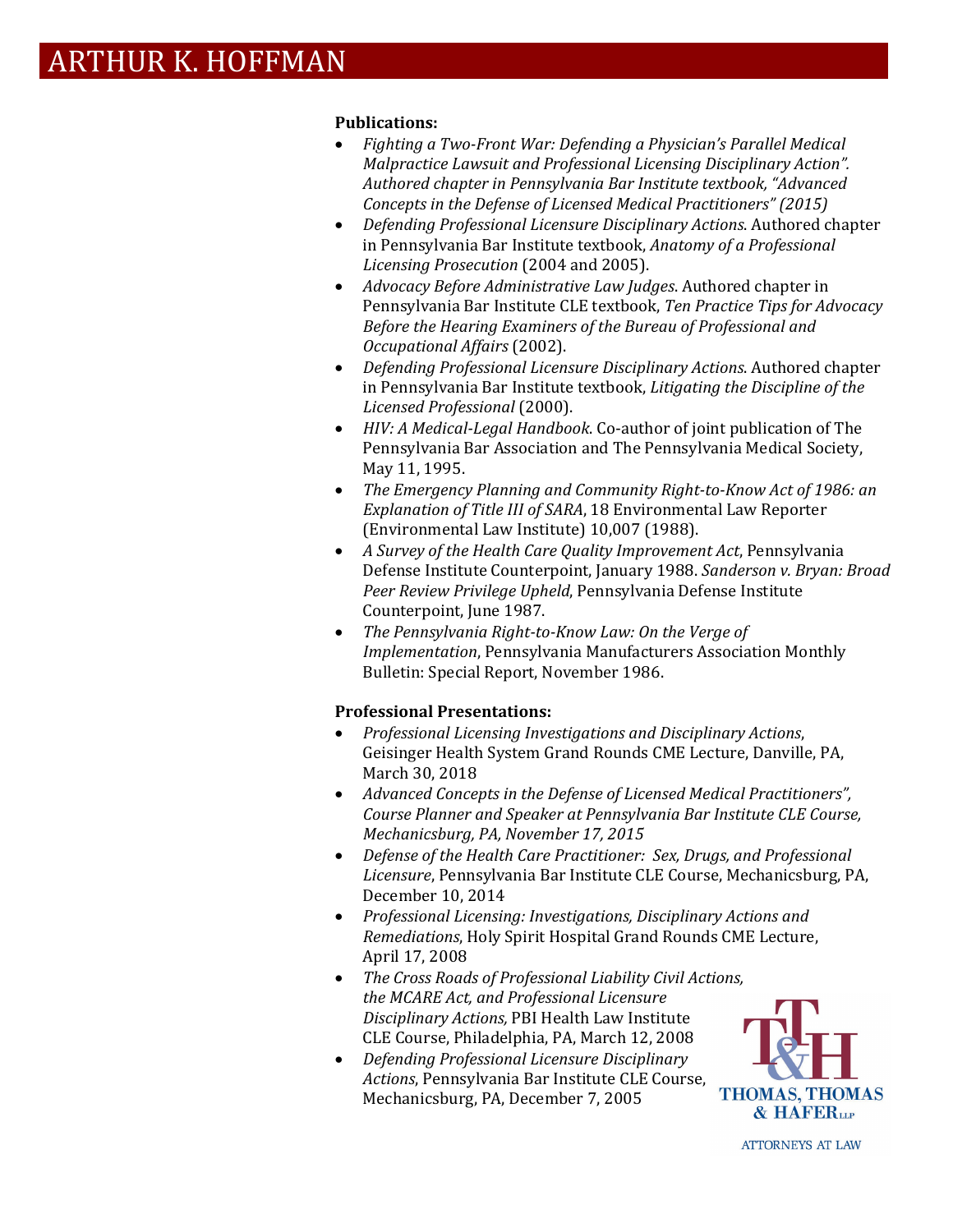## **Professional Presentations:**

- *Anatomy of a Professional Licensing Prosecution*, Pennsylvania Bar Institute CLE Course, Mechanicsburg, PA, April 29, 2004.
- *Advocacy Before Administrative Law Judges – The View from Private Counsel*, Pennsylvania Bar Institute CLE Course, Philadelphia, PA, July 10, 2002; Mechanicsburg, PA, August 20, 2002.
- *Litigating the Discipline of the Licensed Professional*, Pennsylvania Bar Institute CLE Course, Mechanicsburg, PA, February 17, 2000.
- *Professional Licensure*, Administrative Law Symposium of the Pennsylvania Bar Institute, Hershey, PA, February 19, 1997.
- *Confidentiality of Medical Records*, Lorman Business Center, Inc., Philadelphia, PA, September 27, 1996.
- *Independent Medical Examinations ‐ A Defense Perspective*, Keystone Legal Assistants Association, Mechanicsburg, PA, July 26, 1996.
- *Utilization of Physician Assistants in Hospitals*, presented at Taylor Hospital, Ridley Park, PA, May 22, 1996.
- *Risk Management in the Pest Control Industry*, presented at Annual Staff Meeting of J.C. Ehrlich Co., Inc., Reading, PA, March 16, 1994.
- *Current Issues in Medical Staff Credentialing*, Dauphin County Medical Society, Camp Hill, PA, November 11, 1993.
- *Guidelines on HIV‐Infected Health Care Workers*, The Hospital Association of Pennsylvania, Pittsburgh, PA, December 8, 1992; King of Prussia, PA, December 15, 1992; Harrisburg, PA, December 16, 1992.
- *Licensure and Malpractice ‐ Strategies for Professional Counselors*, Pennsylvania Counseling Association, Harrisburg, PA, November 15, 1992.
- *Obtaining Medical Records as Evidence*, Dauphin County Bar Association Lunch and Learn Series, December 10, 1991.
- *The National Practitioner Data Bank: Legal Issues*, Hospital Association of Pennsylvania and Pennsylvania Medical Society, Harrisburg, PA, May 25, 1990.
- *Overview of SARA Title III*, Pennsylvania Chamber of Business and Industry, Pittsburgh, PA, April 6, 1989; Valley Forge, PA, April 13, 1989.
- *Medical Records Under Pennsylvania Law*, Pennsylvania Medical Records Association, York, PA, December 9, 1988.
- *Hazardous Materials Recordkeeping: Meeting the Right‐to‐Know Regulations*, Lehigh University, Bethlehem, PA, November 17‐18, 1988.
- *Right‐to‐Know Enforcement Activity: A Legal Perspective*, Morton Thiokol, Corporate Health and Safety Conference, New Orleans, LA, October 12, 1988.
- *Hazard Communication and Right‐to‐Know: Federal and State Developments*, Pennsylvania Smaller Manufacturers Council, Harrisburg, PA, October 26, 1987.
- *Medical Malpractice Crisis*, Lehigh Valley Podiatry Association, Allentown, PA, May 21, 1987.